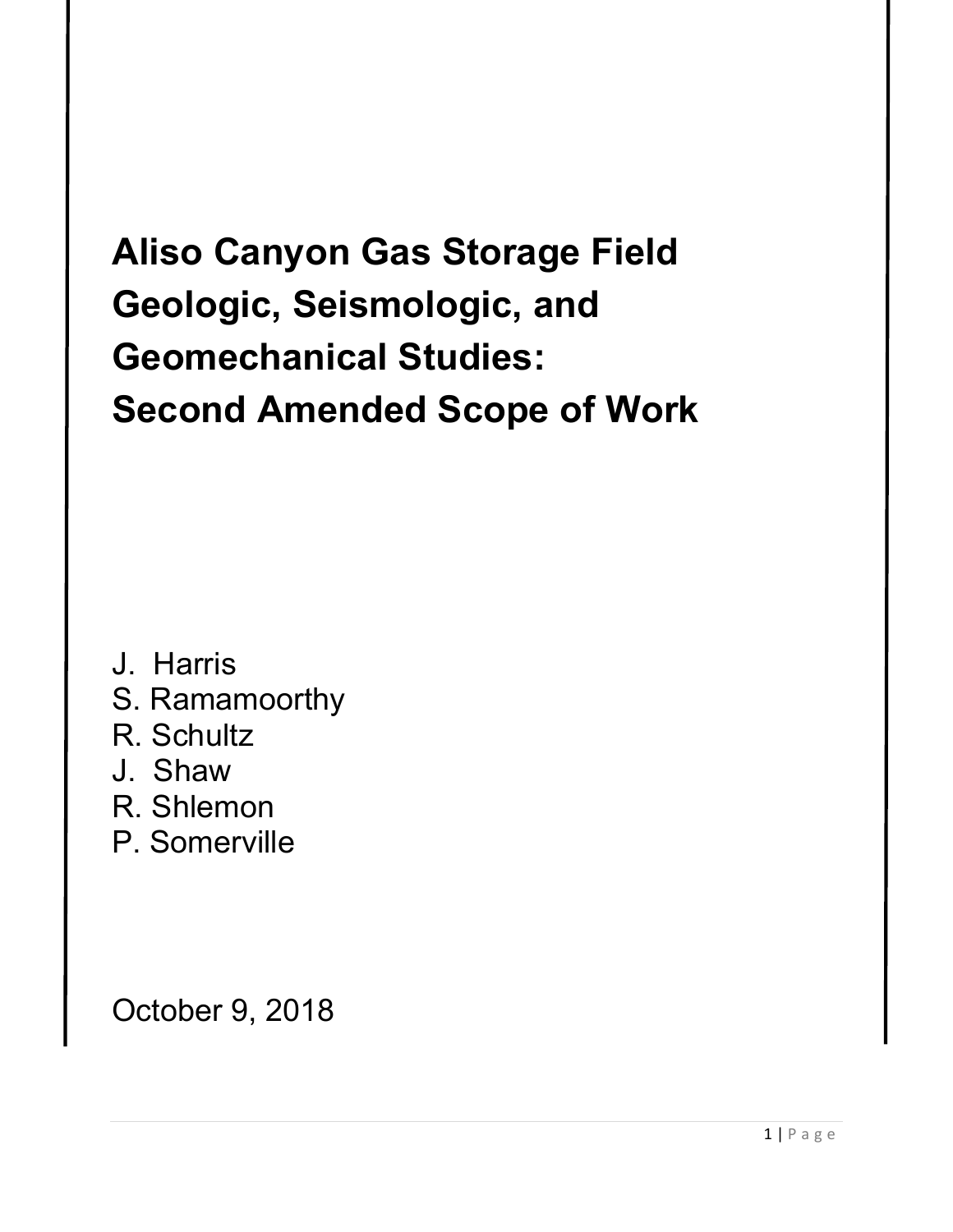# *Second Amended Scope of Work*

#### **Aliso Canyon Gas Storage Field: Geologic, Seismologic, and Geomechanical Studies**

# **BACKGROUND**

On July 29, 2016, Southern California Gas Company (SoCalGas) submitted a Storage Risk Management Plan (SRMP) pursuant to DOGGR's Emergency Regulations Section 1724.9(g) of Title 14 of the California Code of Regulations, DOGGR Order No. 1109. On October 11, 2016, SoCalGas supplemented the SRMP pursuant to a request by DOGGR dated October 5, 2016, identifying potential geologic, seismologic and geotechnical hazards to the Company's Aliso Canyon Natural Gas Storage Field (Storage Field). In the supplement, SoCalGas identified additional geologic studies that could be undertaken to further assess those hazards.

By letter dated January 17, 2017, DOGGR concluded that SoCalGas' SRMP and supplement were in compliance with DOGGR's regulations "conditioned upon further study as recommended by subject matter experts at Lawrence Berkeley, Lawrence Livermore, and Sandia National Laboratories" (collectively, the National Labs), and in conjunction with those laboratories.

Pursuant to DOGGR Order No. 1118, SoCalGas committed, by letter dated July 31, 2017, to provide DOGGR with a "workplan for completing the seismic risk study to the satisfaction of DOGGR using a third-party consultant approved by the Division and National Laboratories." The study will include a Probabilistic Seismic Hazard Analysis, a Probabilistic Fault Displacement Hazard Analysis, and the evaluation of potential mitigation measures.

On May 18, 2018, pursuant to the recommendation of DOGGR and the National Labs, SoCalGas amended and supplemented the Company's existing workplan to add the following: (i) additional petrophysical modeling to define the properties of fault zones that may influence displacement hazards and gas migration; (ii) laboratory testing of production casing and tubing to better understand their behavior under applied simulated fault displacement; and (iii) dynamic modeling of potential pathways for gas migration to surface, including flow within formations, along fault zones, and along the wellbore.

After recent discussions with DOGGR and the National Labs, SoCalGas concurs with the National Lab's recommendation and DOGGR's concurrence, to amend and supplement the Company's existing workplan to add additional laboratory testing to include surface casing with production casing, and tubing.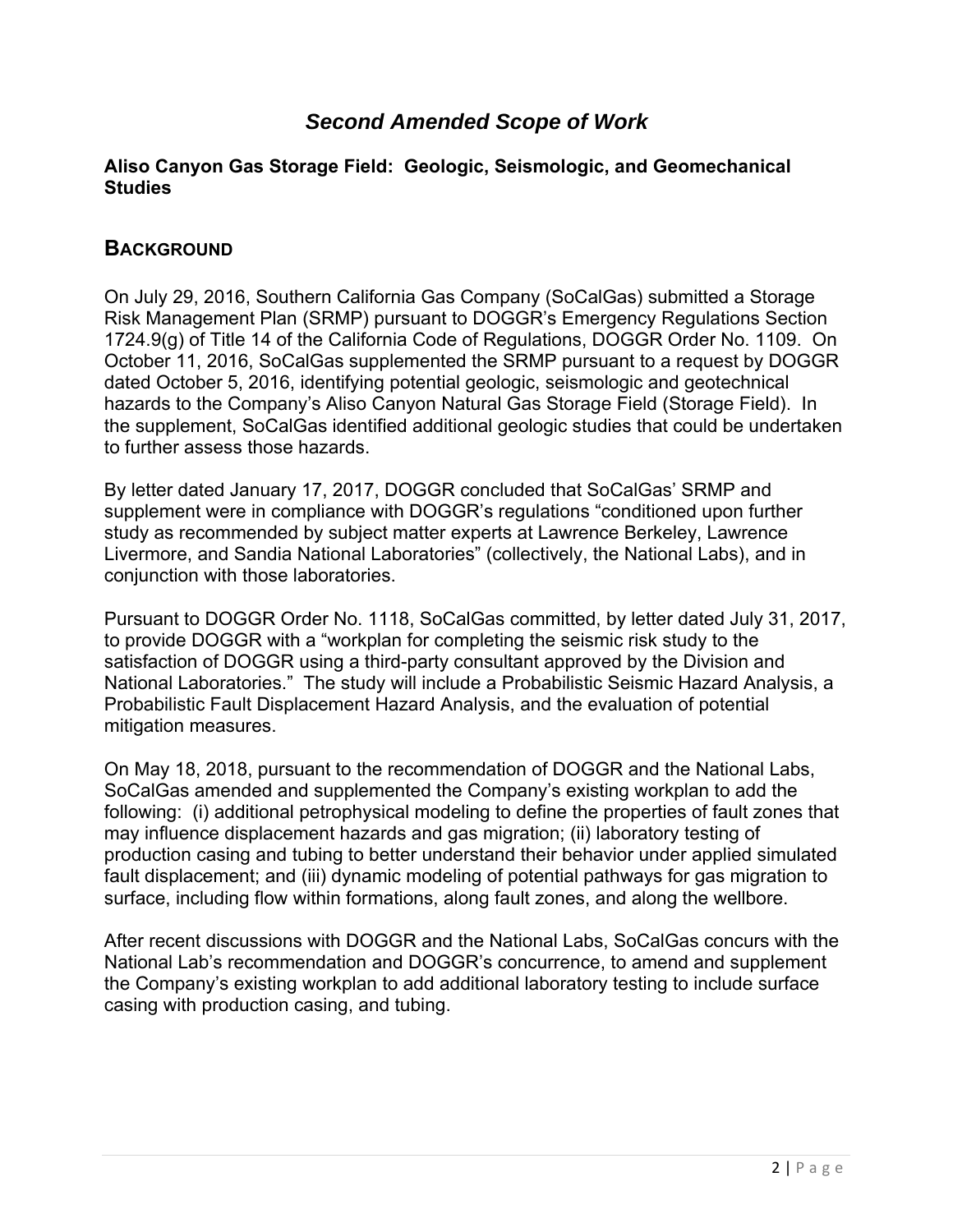# **GENERAL SCOPE OF WORK**

The tasks outlined below will more fully identify and assess any potential geologic, seismologic, and geomechanical hazards to SoCalGas' Storage Field. Consultants for and employees of SoCalGas (collectively the "Work Team") will perform the following tasks:

# **Task 1: Petrophysical Model**

Create a geological earth model that will represent the structural and stratigraphic framework of the Storage Field, including the gas storage zone, the oil and gas zones, and the overlying geologic units. The threedimensional earth model will include structural features such as faults, petrophysical and stratigraphic properties in and around the Storage Field, and the geological connection to wellbore conditions that includes the properties of the rock formations surrounding the wellbore(s) from the gas storage zone to the surface. These features will provide the basis for other technical analyses of the field such as fault seal analysis and other geomechanical modeling, and will define the properties of fault zones that may influence displacement hazards and gas migration.

# **Task 2: Seal Analyses**

Compile and analyze the relative stratigraphic offsets for the faults affecting the reservoir. Use rock properties to calculate shale gouge ratios and to assess the sealing capacities of these structures, including faults transecting wellbores in the Storage Field, oil reservoirs, and overlying geologic units. Assess the caprock/top-seal properties of the Mohnian shale caprock directly above the gas storage reservoir and the caprocks of the overlying oil and gas reservoirs.

#### **Task 3: Probabilistic Seismic Hazard Analysis**

Perform a quantitative Probabilistic Seismic Hazard Analysis (PSHA) that considers potential significant earthquake sources within and near the Storage Field. This activity will assess the probability of key ground and subsurface shaking intensity measures for future seismic events in the Storage Field region, including specific components of these hazards contributed by the Santa Susana and other regional faults. The goal of this analysis is to define the ground and subsurface shaking hazards present at the Storage Field.

#### **Task 4: Probabilistic Fault Displacement Hazard Analysis**

Perform a quantitative Probabilistic Fault Displacement Hazard Analysis (PFDHA) for the faults within the Storage Field by assessing the potential for surface and subsurface fault rupture, with an effort to estimate the magnitudes and patterns of displacement on the Santa Susana fault and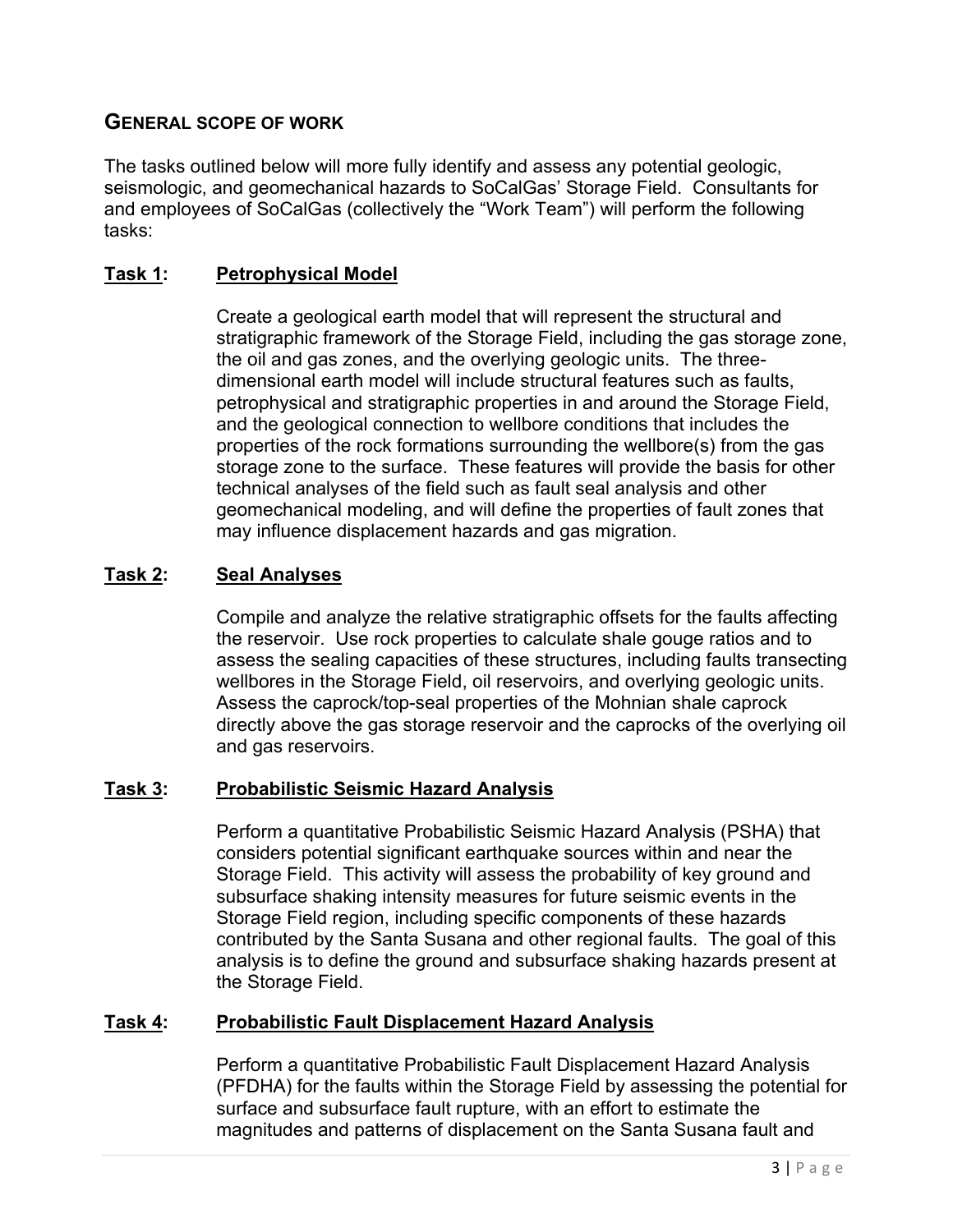other structures. The goal of this analysis is to define the fault displacement hazards present at the Storage Field. This will involve assessment of how tectonic fault displacements may impact fault seal and gas containment.

#### **Task 5: Landslide Hazard Analysis**

 Examine the extent of landslides and debris flows (natural hazards; mass wasting processes) in the Storage Field. Analyze the character, nature and relative hazard of mass-wasting phenomena for their potential impact on the continued and safe operation of the Storage Field.

#### **Task 6**: **Wellbore Loading Analyses**

 Examine what effects, if any, that seismic, fault-displacement, and landslide loading mechanisms would have on a representative number of wellbores at the Aliso Facility. The analyses will be supplemented by laboratory testing to better understand the behavior of production casing and tubing under applied simulated fault displacement.

#### **Task 7**: **Dynamic Modeling of Potential Pathways to Surface**

 Examine the potential for gas migration in the case that earthquake ground shaking or fault displacements damage wellbores. This analysis will consider potential gas migration along three main pathways at the Aliso Facility – through the rock strata, along fault or fracture zones, and along the wellbore.

#### **Task 8: Mitigation Evaluation**

SoCalGas, after consultation with its Work Team, will evaluate potential mitigation actions. The Company will determine what measures may be used to mitigate identified hazards, including modification of SoCalGas' current risk management plans. SoCalGas will implement the measures in accordance with current regulations, risk priorities, available resources, timing considerations, and costs.

SoCalGas will provide updates of the Work Team's efforts to DOGGR on a monthly basis.

#### **DELIVERABLES**

The deliverables for these tasks will include the following:

#### **Task 1: Petrophysical Model Outputs**

Outputs from a geological model, developed using Petrel software, and a report that will define all known trap and fault geometries, as well as reservoir and caprock properties, including the caprock top seal properties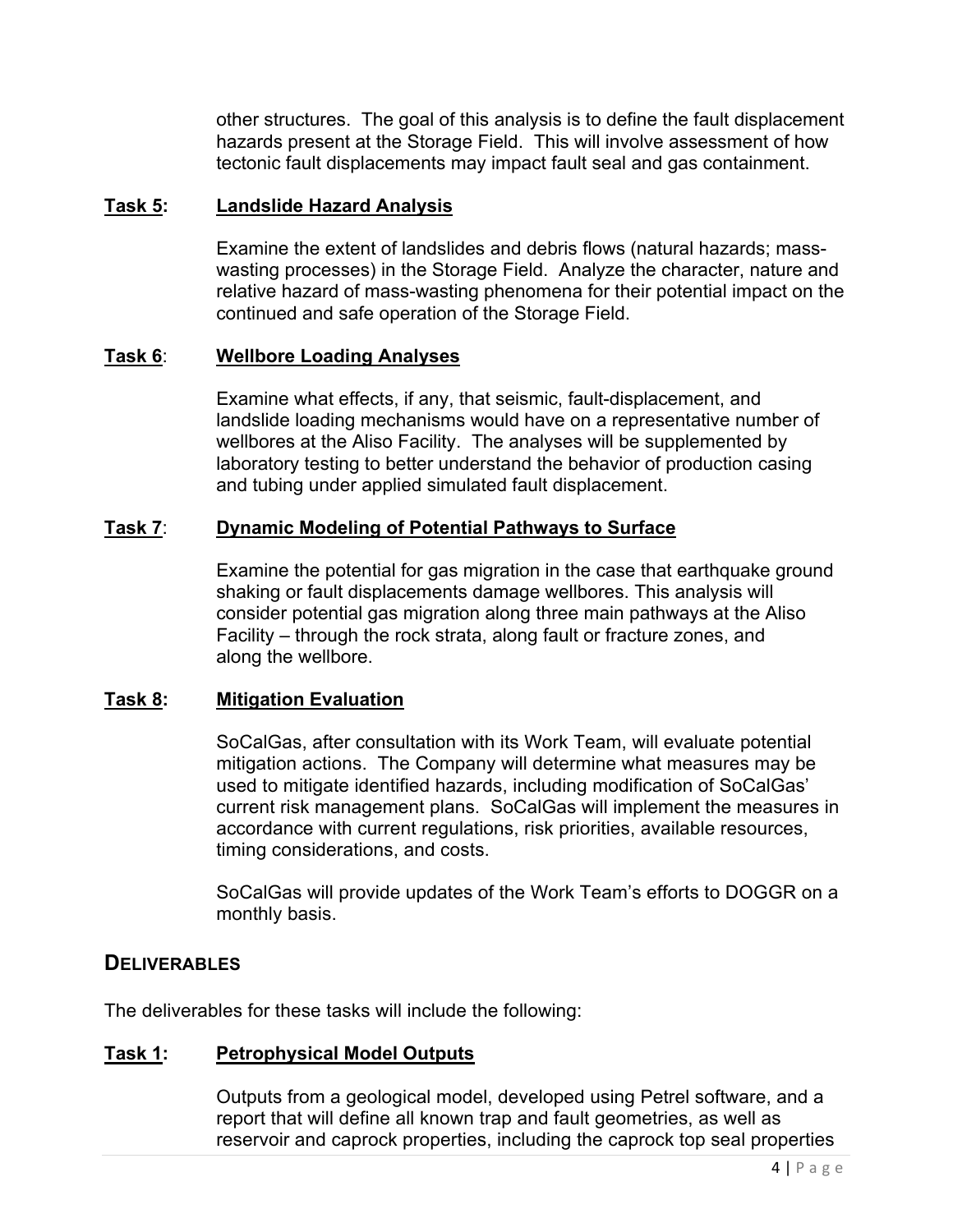above the oil and gas storage reservoirs. These data will be used to calculate the stresses and fluid pressures acting on the reservoir, caprock, and faults, and will help to define the properties of fault zones that may influence displacement hazards and gas migration. The formal documentation will show:

- 3-D geometries of faults and stratigraphic horizons from the surface of the earth to base of storage reservoir
- Reservoir and caprock properties
- Reservoir seal integrity analysis
- 3-D fault zone characterization
- Fault displacement maps
- Fault seal integrity/offset analysis
- Petrophysical properties of the rock formations surrounding the wellbores from the gas storage zone to the surface

#### **Task 2: Seal Analyses**

A technical report that will determine the current status of fault and top seal integrity and will estimate mechanical and fluid resistance of overlying stratigraphy as related to the stress state. There will be a qualitative identification of at-risk areas within the gas storage reservoir and overlying caprock, and a determination of quantitative limits on injection pressures (if in-situ stress data are available). Further, there will be an assessment of how tectonic fault displacements may impact fault seals and gas in storage.

The Petrel model will be used to correlate cement tops to stratigraphy and structure. These correlations will show presence of a cement barrier to flow path through the top seal.

#### **Task 3: Probabilistic Seismic Hazard Analysis**

 A technical report that provides comprehensive probabilities of exceedance or spectral accelerations and other ground and subsurface motion intensity measures at the Storage Field. This analysis will incorporate earthquake sources defined in the California Uniform Earthquake Rupture Forecast (UCERF3), as well as refined representations of the Santa Susana fault and other local sources based on data from the Storage Field. This report will include:

• an Earthquake Rupture Forecast (ERF) describing possible earthquake sources that may impact the Storage Field, the distribution of potential earthquake magnitudes, and the distribution of source-to-site distances;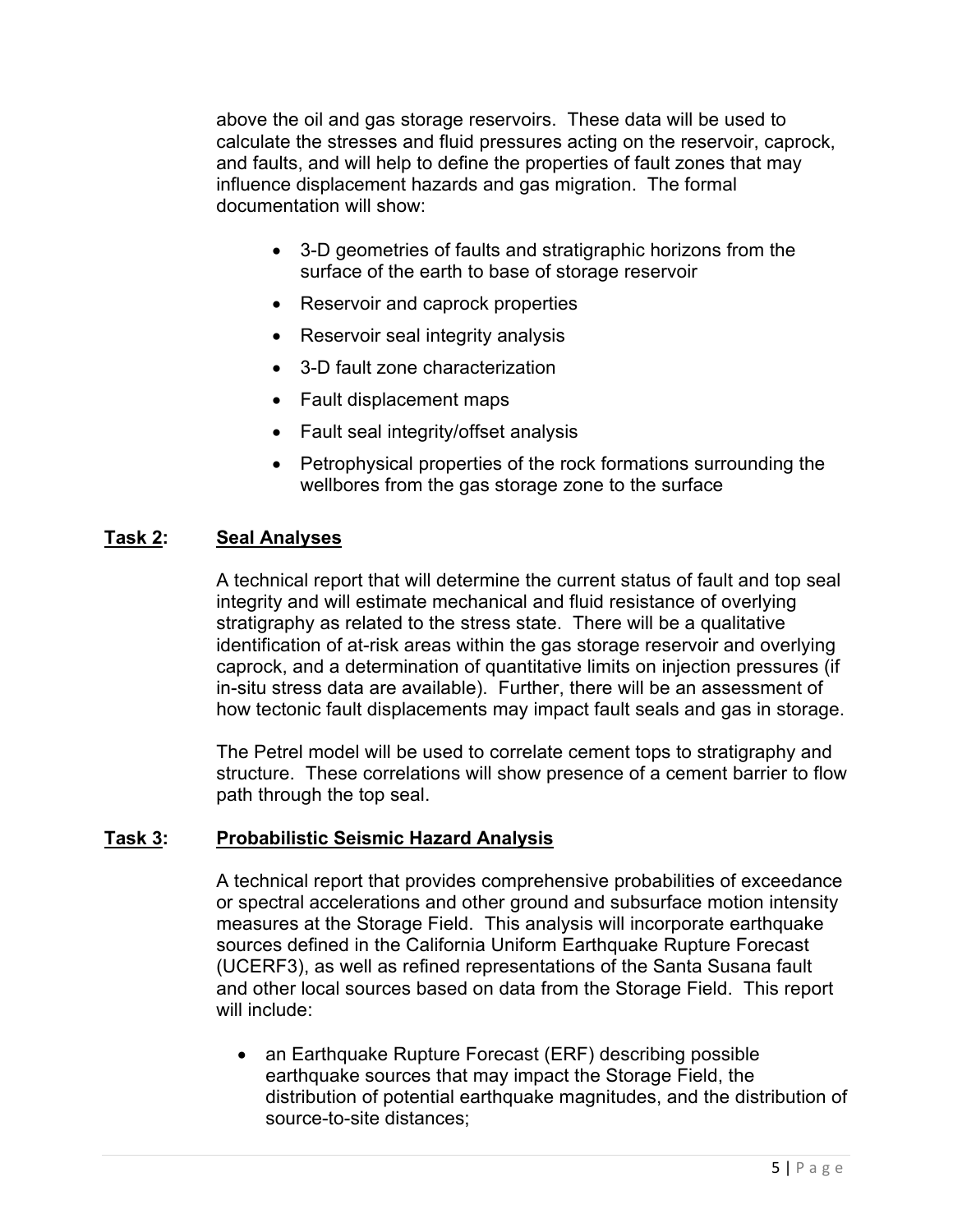- prediction of distribution of ground and subsurface motion intensity measures resulting from the ERF based on established attenuation relationships;
- full distribution of levels of ground and subsurface shaking intensity and their associated rates of exceedance that incorporates uncertainties in earthquake size, location, and ground motion intensity; and
- a full description of the data and methods used in the analysis.

A separate technical report summarizing the structural analysis of the various well casing systems under applicable seismic loading conditions will be provided (See Task 6).

#### **Task 4: Probabilistic Fault Displacement Hazard Analysis**

A technical report that provides comprehensive probabilities of fault displacement magnitudes for faults transecting the Storage Field wellbores. This study will build on the PSHA analysis, augmented with measurement of past fault displacements at the site obtained through geomorphic and/or paleoseismic analysis, including:

- an assessment of fault displacement magnitudes based on rupture scenarios defined by the ERF that are part of the PSHA. Event magnitudes will be translated to mean and maximum fault displacements using standard regressions and fault displacement attenuation functions;
- an assessment of these regressions and fault displacement attenuation functions based on empirical constraints on displacement patterns in past thrust fault earthquakes in southern California and similar tectonic settings. Revised displacement attenuation functions will be developed and incorporated in the analysis if warranted;
- a full distribution of plausible fault displacement patterns, and their associated rates of occurrence that incorporates uncertainties in earthquake size, location, and magnitude-to-displacement scaling; and
- a full description of the data and methods used in this analysis.

A separate technical report summarizing the structural analysis of the various well casing systems under applicable seismic loading conditions will be provided. (See Task 6).

#### **Task 5: Landslide Hazard Analysis**

A technical document that gathers and provides field and remote sensing data, supplemented with field investigations ("ground truth") and related interpretations within the Storage Field. The formal documentation will: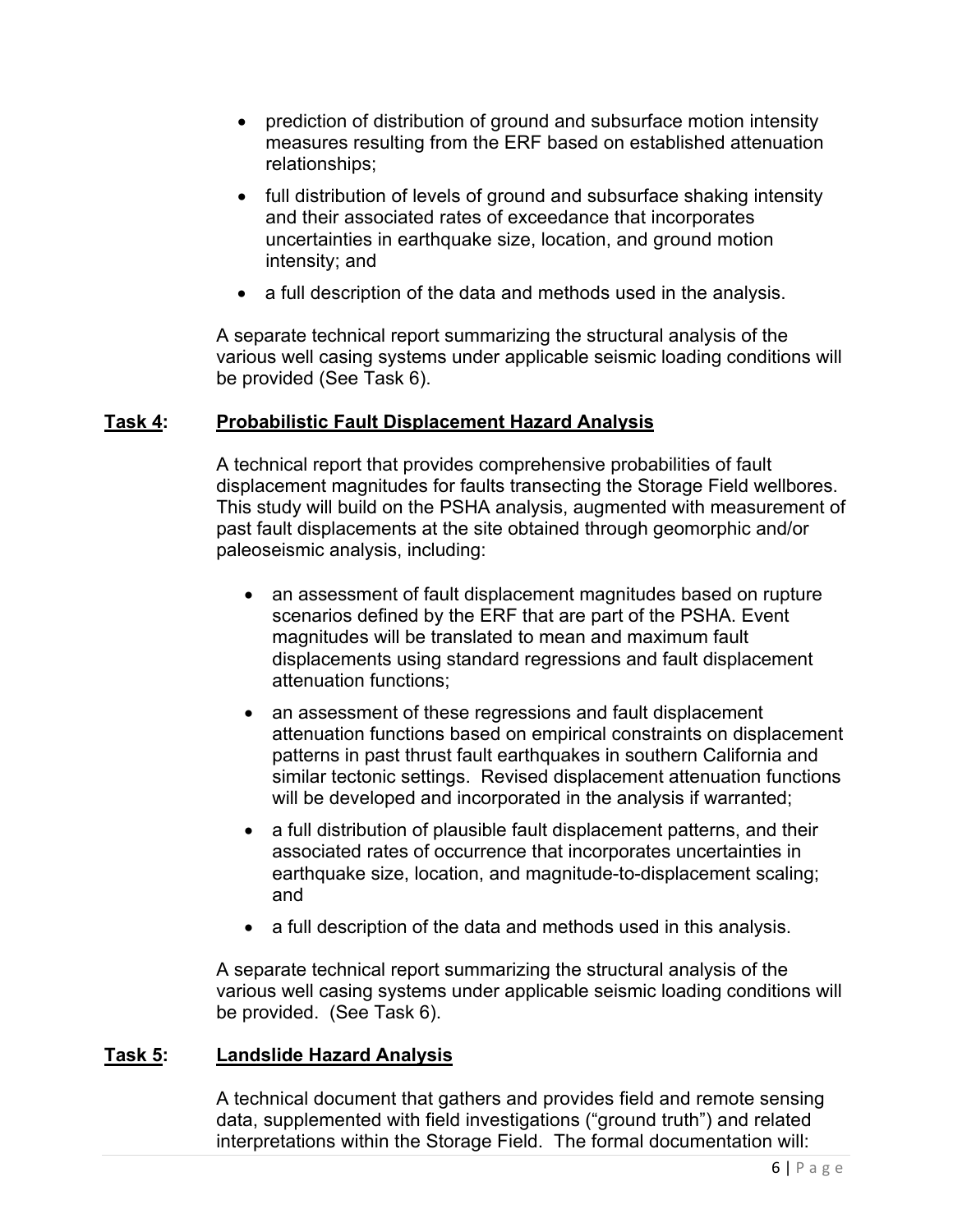- identify the area, magnitude, and possible age of previous, largescale mass-wasting events;
- determine and rank mass-wasting locations and factors that might trigger future deleterious landslides and debris flows; and
- delineate the most vulnerable areas and describe potential effects on the Storage Field.

# **Task 6**: **Wellbore Loading Analyses**

A report that examines the effects, if any, of seismic and fault-displacement loading mechanisms on a representative number of wellbores at the Aliso Facility, and a report that examines landslide loading mechanisms on relevant wellbores at the Aliso Facility. The first report will be supplemented by the results of additional laboratory testing to better understand the behavior of the surface casing, production casing and tubing system under certain shallow spectral accelerations and other ground and subsurface motion intensity measures at the Storage Field.

# **Task 7**: **Dynamic Modeling of Potential Pathways to Surface**

 A report that examines the potential for gas migration under various operating conditions in the event of large displacements on the Santa Susana fault that compromise wellbore integrity. Gas migration may occur along three potential pathways – through the rock strata, along fault or fracture zones, and along the wellbore. The analysis of wellbore integrity (Task 6) will provide a basis to describe wellbore failure. This information will guide an assessment of hydraulic conductivity of the wells, and the potential for gas leakage over a range of dynamic pressures in the reservoir. Gas migration will be modeled in two coordinate approaches. The first will examine the gas flow outside of casing into surrounding rock formations, and fault zones. The second analysis will consider gas migration in 3D through the fault zones and permeable geologic units, considering a range of possible fault zone properties from Task 1 and reservoir operating pressures. The study will define potential flow rates and volumes, and examine possible gas migration pathways to the surface.

#### **Task 8: Mitigation Evaluation**

A report that identifies the hazards, rank orders them, and identifies potential measures to mitigate the hazards. To the extent possible, the timing and cost of mitigation measures will be identified as part of comprehensive implementation plans.

To date, SoCalGas has addressed these hazards in a number of earlier submissions to DOGGR. In its SRMP dated July 29, 2016, SoCalGas identified a number of preventative and mitigative efforts to reduce risks to its underground storage facility assets. Those efforts include data collection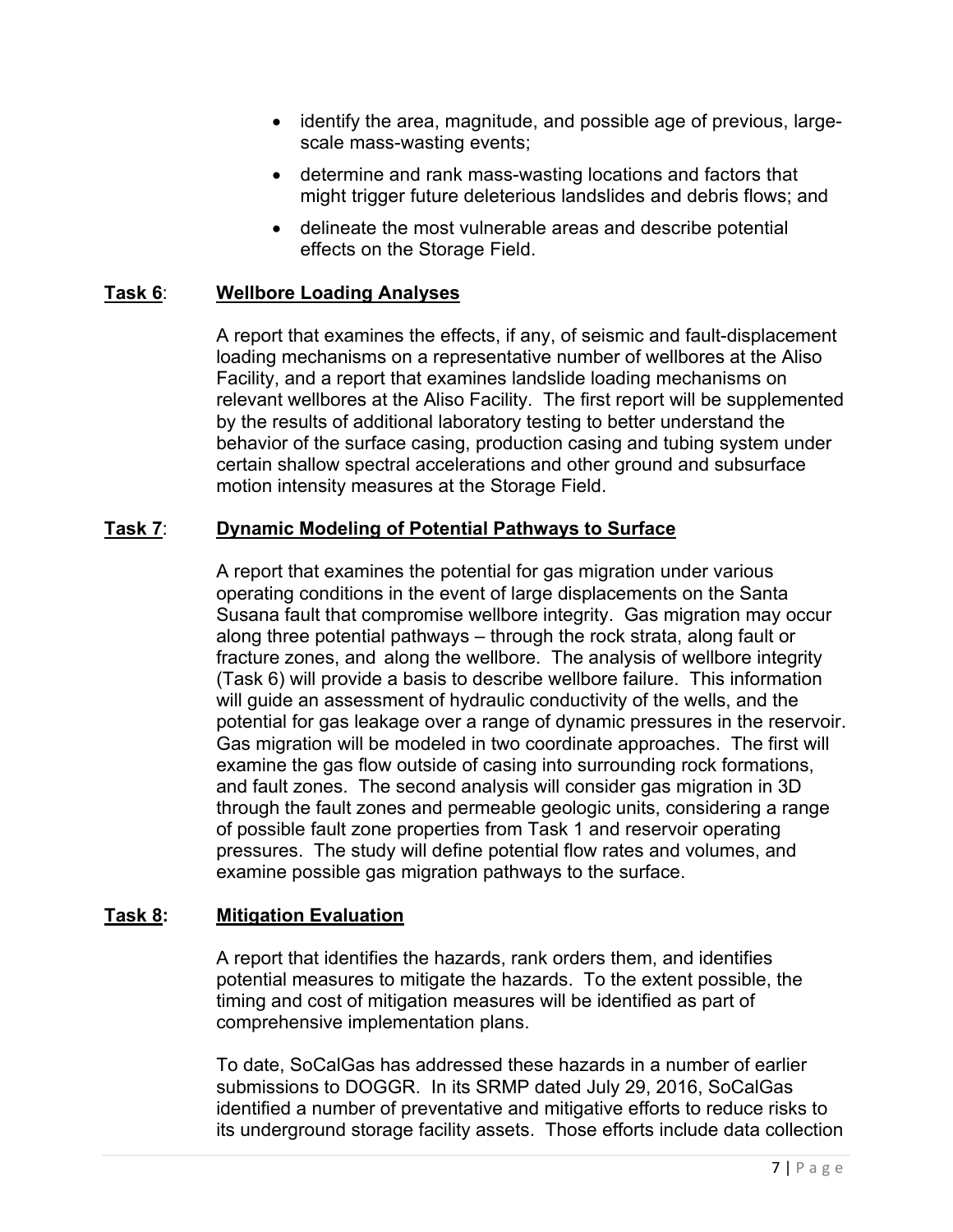and management, continual threat identification and risk analyses, ongoing verification and demonstration of the mechanical integrity of each asset, and diligent implementation of preventative and mitigative measures. The measures are conducted to reduce the likelihood of events related to threats listed in API RP 1171, and consist of performing routine condition monitoring and analysis for threats to wells, reservoir and well laterals. SoCalGas also identified the teams responsible for the preventative and mitigative measures, the work flow processes, and specific measures to address the potential threats.

In its supplement to its SRMP dated October 11, 2016, SoCalGas further identified protocols to mitigate potential geologic and geotechnical risks. Those efforts include: (i) prepositioning materials and equipment; (ii) realtime pressure monitoring; (iii) surface safety systems; (iv) auxiliary wellsite kill piping; (v) slope stabilization; (vi) surface and subsurface subsidence measures; (vii) tubing flow only; and (viii) leak patrols and methane monitoring.

In July 2017, SoCalGas updated its Gas Storage Emergency Binder to utilize in the event of a "Limited Scale Event" or a "Major Incident," which includes an earthquake. The 700-page binder includes field service emergency plans, transmission command post guidelines, and a gas emergency response plan.

#### **Schedule:**

The Company proposes the following schedule:

#### Dates to Submit Draft Reports to DOGGR:

| 1. Petrophysical Model                                   | April 2, 2018  |
|----------------------------------------------------------|----------------|
| 2. Seal Analyses                                         | April 2,2018   |
| 3. Probabilistic Seismic Hazard Analysis                 | April 2, 2018  |
| 4. Probabilistic Fault Displacement Hazard<br>Analysis   | April 2, 2018  |
| 5. Landslide Hazard Analysis                             | April 2, 2018  |
| 6. Wellbore Loading Analyses<br>(w/o laboratory testing) | April 16, 2018 |
| $\overline{1}$                                           |                |

#### Anticipated DOGGR Comments:

| Tasks 1-6 | June 1, 2018 |
|-----------|--------------|
|-----------|--------------|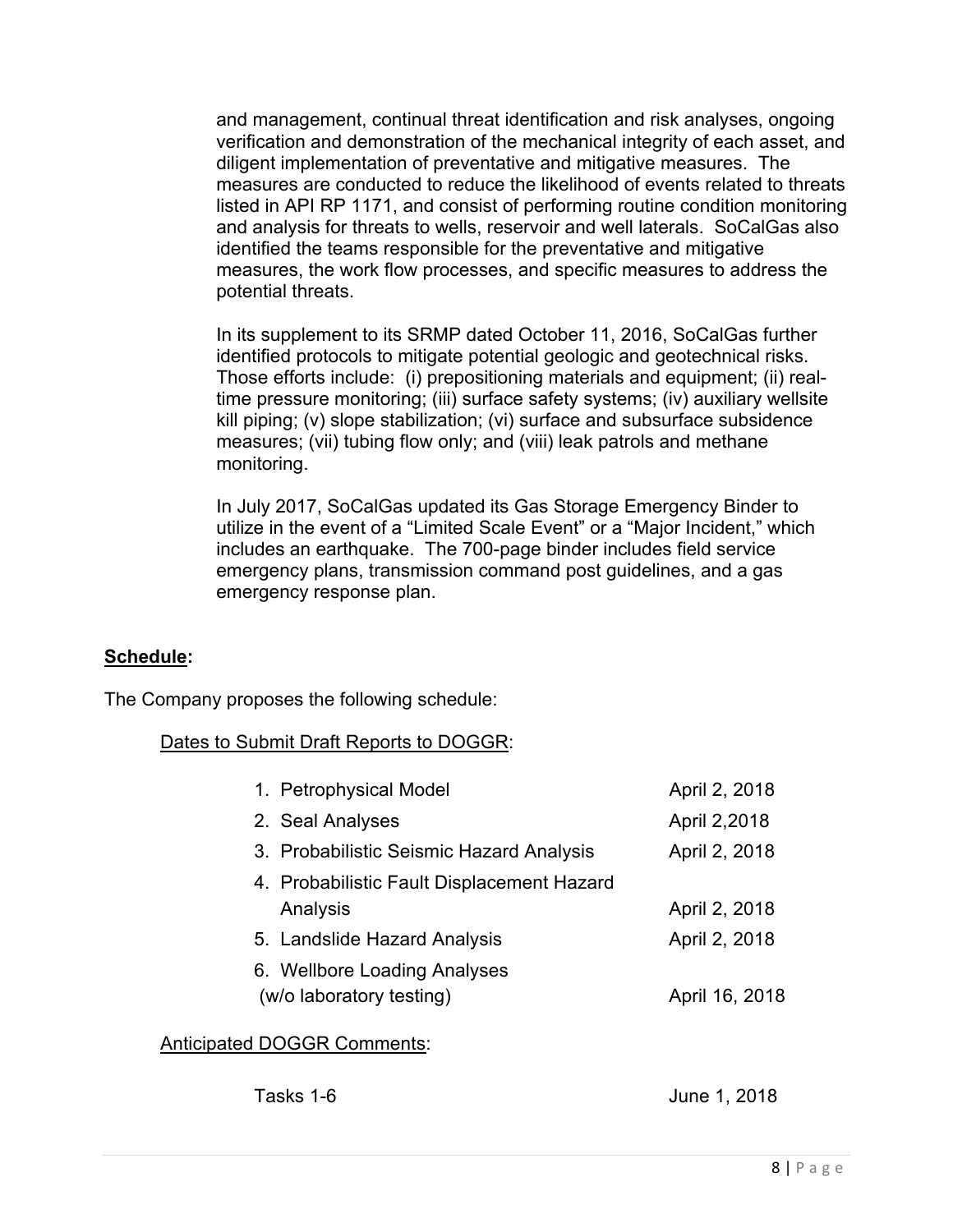# Anticipated Final Reports for DOGGR Review:1

Tasks 1-7 January 18, 2019

# Monthly Reports:

The Company will provide monthly progress reports to DOGGR on the tasks.

# **ACCESS, DATA SHARING, AND PRIVACY CONCERNS**

SoCalGas will: (i) provide access to the Storage Field; (ii) identify and provide existing reports, maps, imagery, and other pertinent data in its possession; (iii) share this data with the Work Team and other designated parties as appropriate; and (iv) perform any other work that SoCalGas deems appropriate.

The Work Team will establish and follow strict protocols on the use and public release of data to protect the release of sensitive or confidential information. Additional privacy concerns will be addressed as they arise.

# **DESCRIPTION OF ANALYSIS/METHODOLOGY**

# **Task 1: Petrophysical Model**

Review key well data including drilling and completion records, well logs, and core data along with structure contour maps and existing geologic models. Integrate these data in a 3-D modeling environment and develop refined representations of the reservoir and seal units, as well as faults in the region, including top seal properties of caprock above the oil and gas producing reservoirs and above the gas storage reservoir. Formalize methodology based on available data to specify the properties of the caprock and reservoir facies. Clay content (Vclay) will be modeled as it is a key control of ductility, porosity, permeability, and mechanical rock properties. Additional petrophysical modeling will be used to help define the properties of fault zones that may influence displacement hazards and gas migration;

#### **Task 2: Seal Analyses**

To evaluate the ability of faults that transect the Storage Facility wellbores and the Mohnian shale caprock above the reservoir, to contain injected gas, the following analysis may be performed:

stratigraphic separation (triangle) diagrams showing juxtaposition

 $1$  These deadlines assume that DOGGR will provide its comments to the specific reports by June 1, 2018.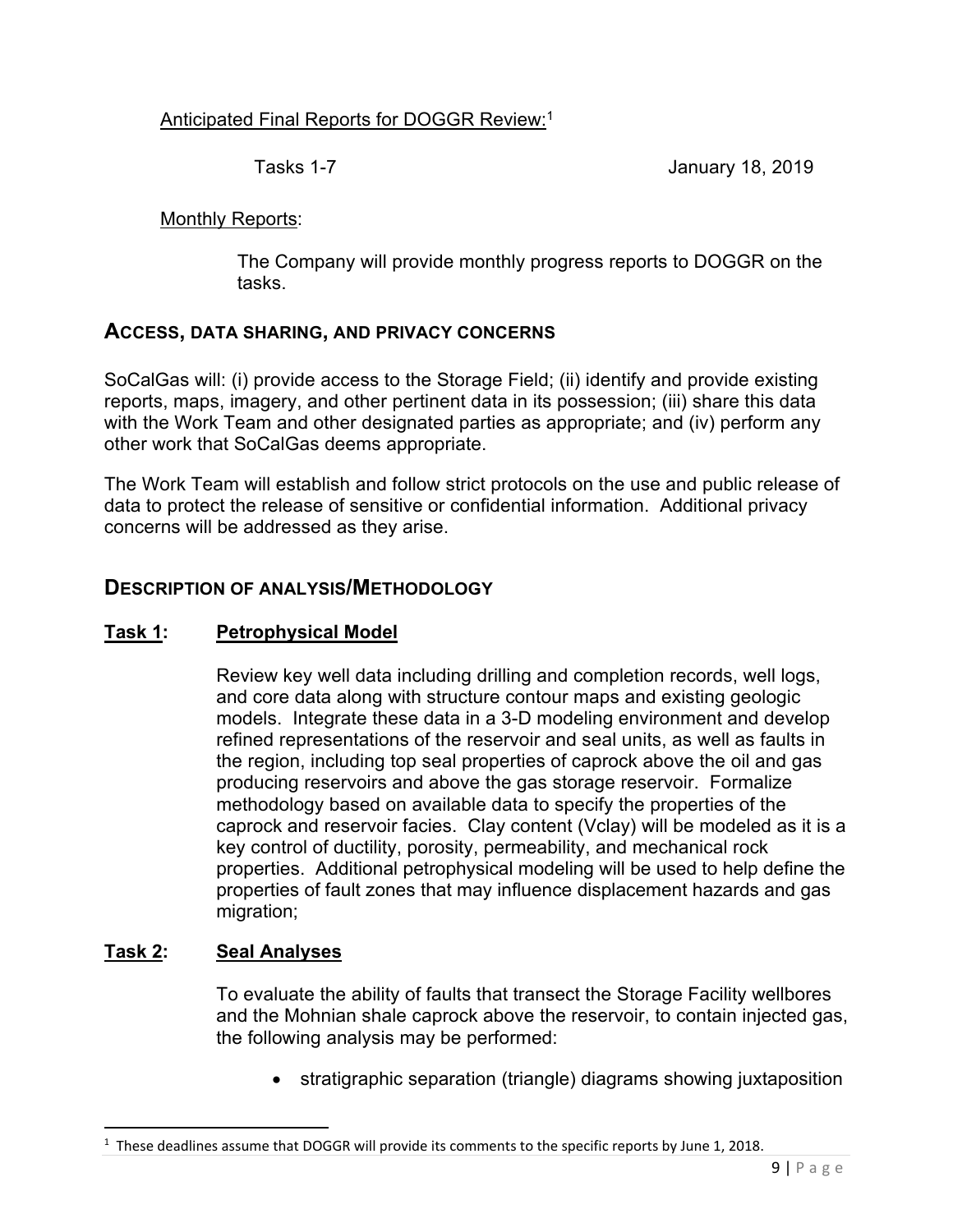of reservoir and overlying strata across faults;

- calculating shale gouge ratio (SGR) along faults for incorporation into the stratigraphic-separation (triangle) diagrams and for use in obtaining potentially heterogeneous values of cohesion and friction at various points on the fault surfaces;
- plotting of estimated friction and cohesion values along faults by using a relationship between SGR and fault strength;
- plotting of relative seal integrity along and within fault zones using the results of the above analysis; and
- **EXECT:** estimating regional and localized stresses using available data.

#### **Task 3: Probabilistic Seismic Hazard Analysis**

 The Storage Field lies within a region of southern California where extensive, state-of-the-art PSHA studies have been performed that utilize comprehensive descriptions of regional seismic sources, seismicity patterns, and site conditions. Thus, there will be a two-phase study that leverages these resources.

 Phase 1 will involve a comprehensive evaluation of seismic hazard maps produced by the California Geological Survey and U.S. Geological Survey, combined with UCERF3. This ERF and deterministic model will define the contributions of various regional earthquake sources to the ground and subsurface motion hazards at the Storage Field.

Phase 2 will involve an extension of this ERF and deterministic seismic hazard analysis that utilizes additional data at the Storage Field. This will include refinement of the source characterization for key regional faults, such as Santa Susana; the addition of local faults, such as Northridge Hills, not included in the regional studies; and consideration of local conditions that will influence site amplification and other wave propagation phenomena. The precise scope of Phase 2 will be dependent upon the results from Phase 1. For example, possible field investigations of the Santa Susana fault will be motivated by the need to reduce epistemic uncertainty in the source characterization that has a significant impact on the PSHA results.

Together the results of Phase 1 and 2 will be employed in a PSHA analysis that incorporates a range of established attenuation relations and deterministic ground and subsurface motion intensity forecasts. This analysis will employ a standard total probability theorem to determine a full distribution of ground and subsurface shaking intensity levels and their associated rates of exceedance. If ground motion histories are required to represent the probabilistic ground motions or to represent deterministic scenario events, they will be generated using the Southern California Earthquake Center Broadband Strong Ground Motion Simulation Pattern.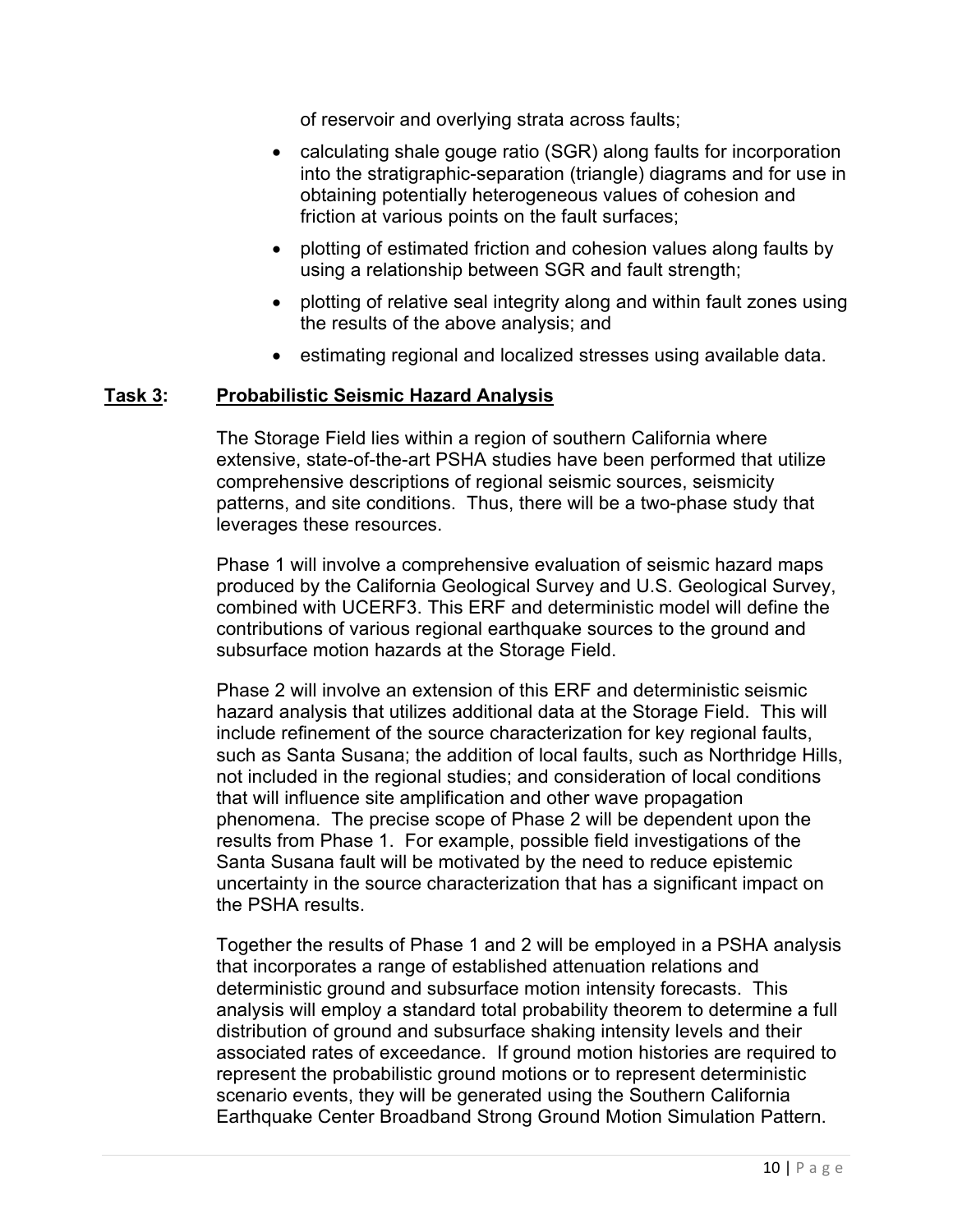The ground motion and subsurface intensity forecast information derived from the PSHA will be incorporated as input to global structural modeling of the well casing system. The resulting structural analysis will provide the magnitudes and locations of the maximum loads and resulting stress distribution along the length to the well casing due to applicable seismic loading conditions.

#### **Task 4: Probabilistic Fault Displacement Hazard Analysis**

 The Storage Field lies within a region of southern California where extensive, state-of-the-art PSHA and PFDHA studies have been performed that take advantage of comprehensive descriptions of regional seismic sources, seismicity patterns, and site conditions. There will be a two-phase study that leverages these resources, with additional contributions from local measures of displacement patterns on the Santa Susana fault. This follows a standard methodology for PFDHA analysis (*e.g.,* Youngs *et al.*, 2003; Abrahamson, 2008).

Phase 1 will involve a natural extension of the PSHA study conducted for the site. This PSHA will incorporate UCERF3, augmented with refinement of the source characterization for key regional faults (*e.g.,* Santa Susana), and addition of local faults not included in the regional studies. For the PFDHA study, the ground-motion attenuation functions used in PSHA will be replaced by fault displacement attenuation functions. These fault displacement attenuation functions are based on published regressions of earthquake magnitude to fault displacement. This analysis will employ a standard total probability theorem to determine a full distribution of fault displacement magnitudes and their associated rates of exceedance.

 Phase 2 will involve an evaluation of the regressions between fault displacement and earthquake magnitude used in Phase 1 for thrust faults in southern California and other tectonic settings that are most analogous to the Santa Susana fault at the Storage Field. Datasets will include mapped surface rupture patterns and/or seismic source inversions for thrust fault events, including the 1971 San Fernando and 1994 Northridge earthquakes. In addition, investigations will be conducted of patterns of displacement on the Santa Susana fault from past earthquakes at the study site through geomorphic and/or paleoseismic methods. If these data warrant, the displacement-to-magnitude regressions and associated fault displacement attenuation functions will be revised.

 The PFDHA results will be used to assess ground rupture hazards and the risks to surface infrastructure at the site. Specifically, the results will be used as shear/displacement inputs for global and local structural modeling of the well casing system. The resulting structural analysis will provide information on the local response of the well and casing systems in the region where the faults transect the wellbore/casing. A parametric assessment will be performed with several input parameters, including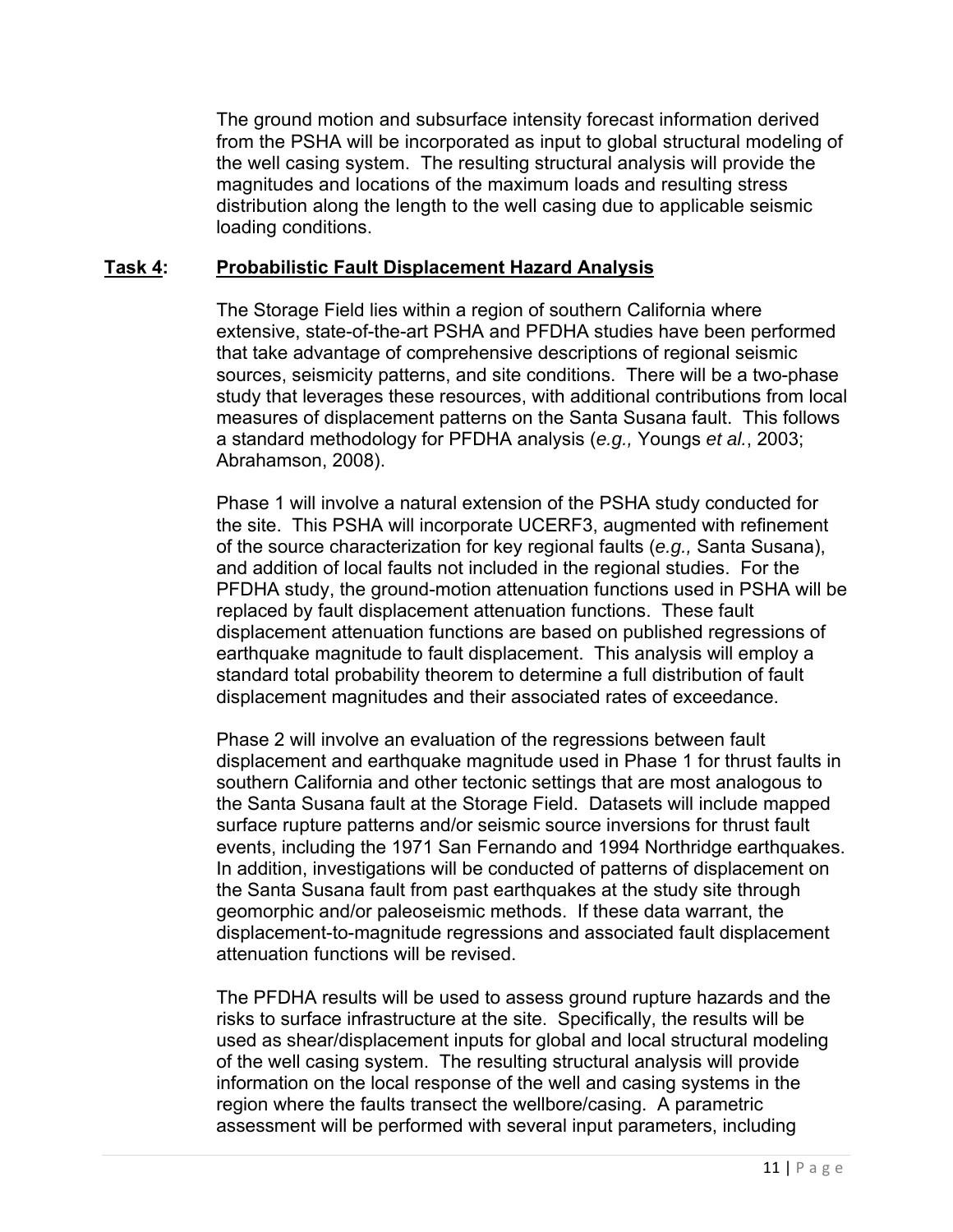material properties and imposed ovality, to estimate the stress state of the casing when subject to fault displacement activity. The global modeling methodology will be consistent with that used for structural analysis with PSHA results.

#### **Task 5: Landslide Hazard Analysis**

The landslide hazard study will be carried out in three phases, and the scope of each will be dependent on the results from the preceding phase.

Phase 1 will identify and obtain maps and relevant ground and aerial imagery needed to identify existing, on-site, large-scale landslides and mudflows. The information may include, to the extent it exists, is readily available and is not restricted for security reasons: sequential aerial photography of the site and immediate region (stereographic vertical and possibly oblique; B&W/color/IR), LIDAR and DEM imagery as available, GIS base maps showing (a) property boundaries, (b) topography, (c) location and identification of pertinent infrastructure (e.g., wells, pumping stations). These phenomena are then portrayed on pertinent maps or aerial photographs and preliminarily ranked as to their potential impact on existing infrastructure.

Phase 2 entails field verification of previously mapped or interpreted masswasting phenomena through selected trenching and coring and related interpretations.

Phase 3 formally documents the investigation's findings; namely, the data obtained, the technical interpretations, and the conclusions. Included will be a fully integrated graphical interface system (GIS) data set and a prioritized listing of landslide hazard areas and potential impacts.

# **Task 6**: **Wellbore Loading Analyses**

 The purpose of the wellbore loading analyses is to assess the geomechanical response and loading on the wellbores at the Aliso Facility due to seismic, fault-displacement, and landslide loading mechanisms. Analyses will be performed using global and local finite element models of the wellbore casing systems, based on soil response modeling, rock response modeling, and stress/strain behavior of casing and tubing materials from data published in the technical literature or in API recommended practice documents. For the seismic analysis, loading will be applied in the form of ground acceleration time histories provided in the PSHA report. Loading displacement for the fault-displacement analysis will compare estimated fault displacements required to cause the localized plastic strain in the casing and tubing to exceed certain thresholds with predicted fault displacements from the PFDHA. Testing will be performed to better understand the behavior of production casing and tubing under applied simulated fault displacement.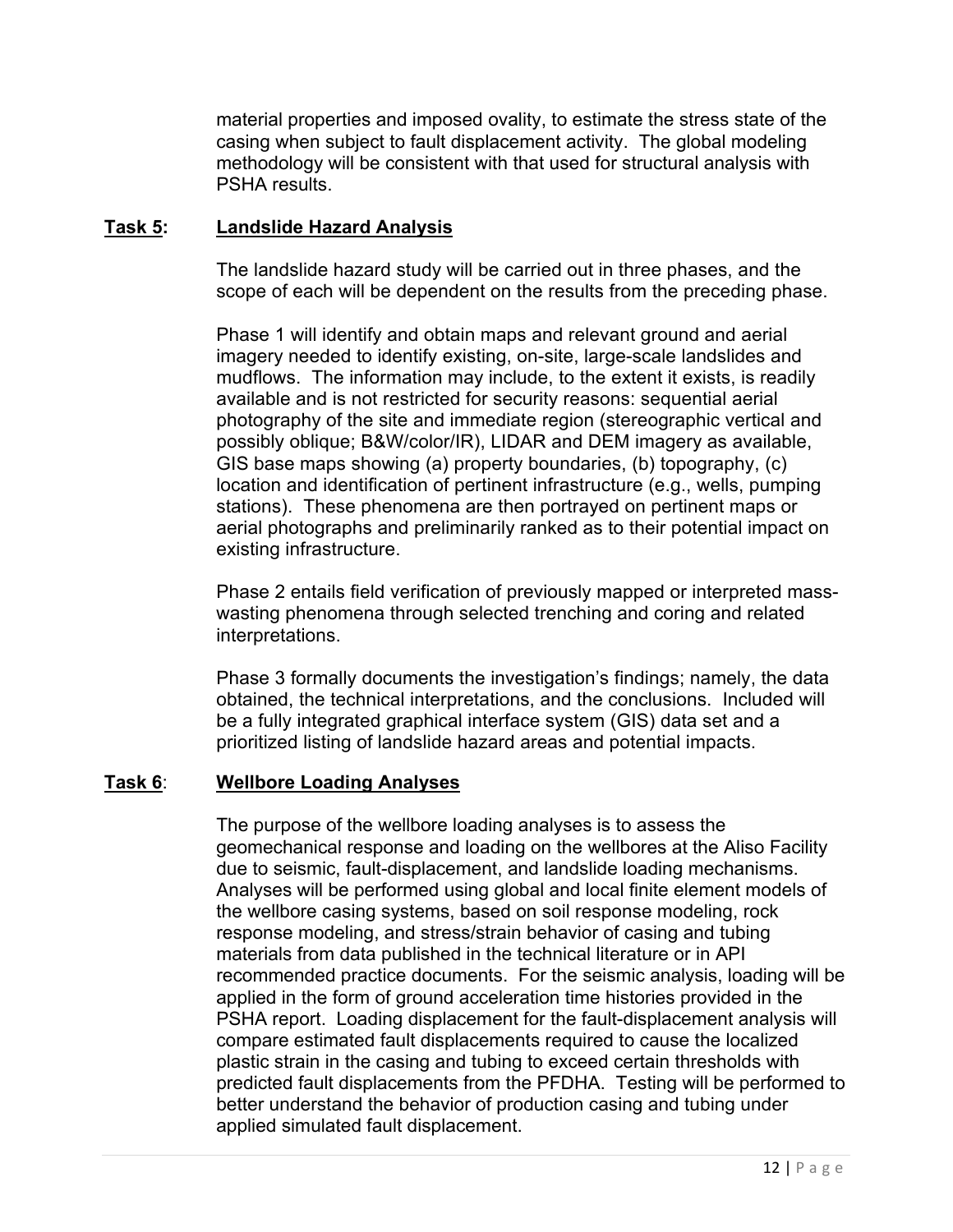# **Task 7**: **Dynamic Modeling of Potential Pathways to Surface**

This modeling will examine the potential for gas migration under various operating conditions in the event of large displacements on the Santa Susana fault that compromise wellbore casing. Gas migration may occur along three potential pathways – through the rock strata, along fault or fracture zones, and along the wellbore. The analysis of wellbore integrity (Task 6) will provide a basis to describe wellbore failure. This information will guide an assessment of hydraulic conductivity of the wells, and the potential for gas leakage over a range of dynamic pressures in the reservoir. Gas migration will be modeled in two coordinate approaches. The first analysis will examine the partitioning of gas flow outside of casing into surrounding rock formations, and fault zones. The second analysis will consider gas migration in 3D through the fault zones and permeable geologic units, considering a range of possible fault zone properties from Task 1 and reservoir operating pressures. Both of these analyses will incorporate results from a comprehensive reservoir model that has been history matched to the full production and injection history in the field. The 3D analysis will employ a coupled flow and geomechanical modeling method to assess fluid pressures and flow paths along faults. Together, these studies will define potential gas flow rates and volumes along possible gas migration pathways to the surface.

#### **Task 8: Mitigation Evaluation**

SoCalGas, after consultation with its Work Team, will evaluate potential mitigation steps. The Company will determine what measures may be used to mitigate identified hazards, including modification to SoCalGas' current seismic response plans. SoCalGas will implement the measures in accordance with DOGGR recommendations, risk priorities, available resources, timing considerations, and costs.

# **CONSULTANTS**

# **Dr. John H. Shaw – Seismic Lead**

Harvard University

John Shaw is the Harry C. Dudley Professor of Structural & Economic Geology, Department Chair of the Department of Earth & Planetary Sciences, and Professor of Environmental Science and Engineering at Harvard University. He specializes in active faulting and earthquake hazards assessment, hydrocarbon exploration and production methods, and structural geology and tectonics. He is a member of the Southern California Earthquake Center and has published extensively on the tectonics and earthquake hazards of southern California. Dr. Shaw has a B.Sc. from the University of Massachusetts, a M.S. from Princeton University, a M.A. (honorary) from Harvard University, and a Ph.D. from Princeton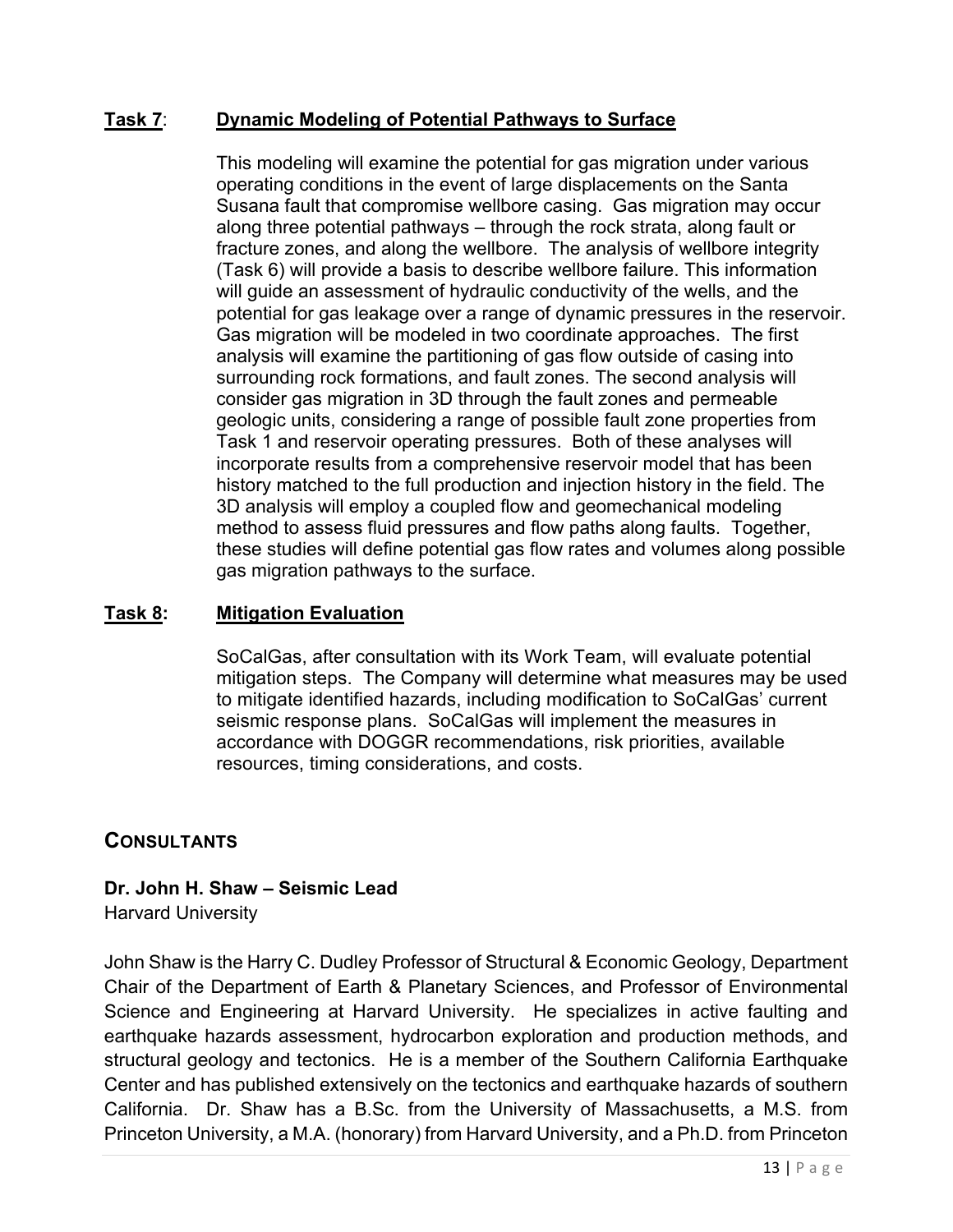University.

# **John Harris – Petrophysical Lead**

Numeric Solutions LLC

John Harris is a principal of Numeric Solutions LLC of Ventura, CA. Mr. Harris is a consulting geoscientist specializing in oil and gas reservoir characterization/modeling, asset evaluation, reserves estimation, and risk management. He has over 20 years' experience in domestic and international hydrocarbon exploration and production. He has a B.S. in Geology from the University of New Hampshire and a M.S. in Geology from the University of Michigan.

# **Dr. Sathish Kumar Ramamoorthy - Structural Engineering Lead**

Stress Engineering Services

Sathish Ramamoorthy is a principal of Stress Engineering Services, Inc. in Houston, TX. He specializes in seismic and wind analyses of surface and subsurface infrastructure. He has a B.E. in Civil Engineering from the University of Madres, India, a M.E. in Structural Engineering from the Indian Institute of Science, a M.S. in Engineering Mechanics from the University of Nebraska, and a PhD. in Structural Engineering from Texas A&M University.

# **Dr. Richard A. Schultz, P.G. – Geomechanical Lead**

The University of Texas at Austin

Dr. Richard A. Schultz is a geologist specializing in the geomechanics of petroleum overburden and reservoir systems. He is a member of the Interstate Oil and Gas Compact Commission. Dr. Schultz has a B.A. in Geology from Rutgers University, a M.S. in Geology from Arizona State University, and a Ph.D. in Geology (Geomechanics) from Purdue University. He is the author of over 120 technical papers, books, and chapters, and several hundred professional abstracts and reports.

# **Dr. Roy Shlemon – Landslides Lead**

Roy J. Shlemon & Associates

Roy Shlemon is a principal of Roy J. Shlemon & Associates, Inc. of Newport Beach, CA. He is a consulting geologist specializing in Quaternary geology, geomorphology, geoarcheology, soil stratigraphy and erosion and sedimentation control. Among other matters, he performs fault-activity investigations (neotectonics/paleoseismicity); and